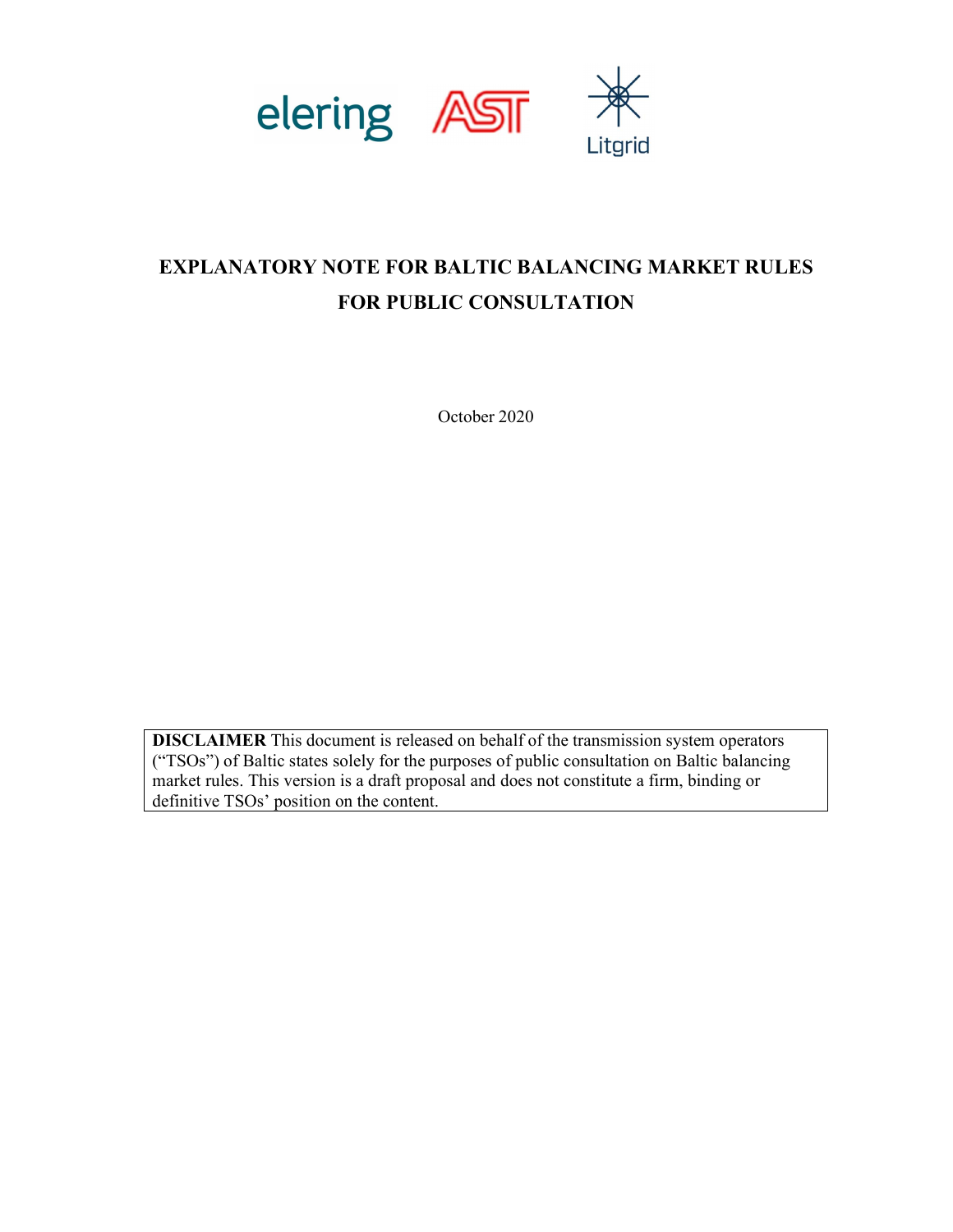

# Introduction

Elering AS, AS AS "Augstsprieguma tīkls" and LITGRID AB "(hereinafter - Baltic TSOs) following a Regulation (EU) 2017/2195 of November 2017 establishing a guideline on electricity balancing (hereinafter - EB regulation) article 20 for implementation of European platform for the exchange of balancing energy from frequency restoration reserves with manual activation (hereinafter - MARI platform) have prepared Baltic balancing market rules which shall be implemented in order for Baltic states to implement requirements of EB regulation and join the MARI platform.

Baltic TSOs proposal for Baltic balancing market rules is submitted for public consultation for one month until November 7<sup>th</sup>.

## Proposal

Baltic TSOs proposal for Baltic balancing market rules includes implementation of requirements of EB regulation for mFRR balancing energy exchange, including methodologies approved by ACER that are relevant for mFRR balancing energy market.

Baltic balancing market shall be integral part of European mFRR balancing energy market through MARI platform by applying standard mFRR balancing energy product characteristics and activation principles as defined in Implementation framework for the European platform for the exchange of balancing energy from frequency restoration reserves with manual activation in accordance with Article 20 of EB regulation.

Pricing of balancing energy bids activated by MARI platform shall be settled based on marginal pricing as further described in methodology for pricing balancing energy and cross-zonal capacity used for the exchange of balancing energy or operating the imbalance netting process in accordance with Article 30(1) of EB regulation.

#### Derogation

Baltic TSOs considering:

- a) that pursuant to article 20 (6) of EB regulation, European platform for the exchange of balancing energy from frequency restoration reserves with manual activation (MARI) shall be implemented, operated and used by all TSOs by 2022 Q3,
- b) published mFRR-Platform Accession roadmap, where Nordic TSOs and Polish TSOs expect joining to MARI platform later than expected go-live at 2022 Q3,
- c) Nordic balancing market roadmap, where Nordic TSOs plan to join MARI platform during period 2023-2024 Q3,
- d) current Baltic Balancing market cooperation level with Nordic balancing market, where available cross zonal capacities are used for balancing energy exchange and balancing energy exchange volumes from Nordic areas takes significant share in Baltic balancing market,
- e) significant part of Baltic mFRR balancing energy market is covered from neighbouring countries:

|                                           | 2019 | 2020 until August |
|-------------------------------------------|------|-------------------|
| Outside Baltics (Finland, Sweden, Poland) | 55%  | 49%               |
| <b>Baltic states</b>                      | 45%  | 51%               |

f) that after joining the MARI platform TSOs shall use MARI platform to fulfill all their needs for balancing energy from the frequency restoration reserves with manual activation, thus mFRR cross border exchange might be possible only in emergency situations,